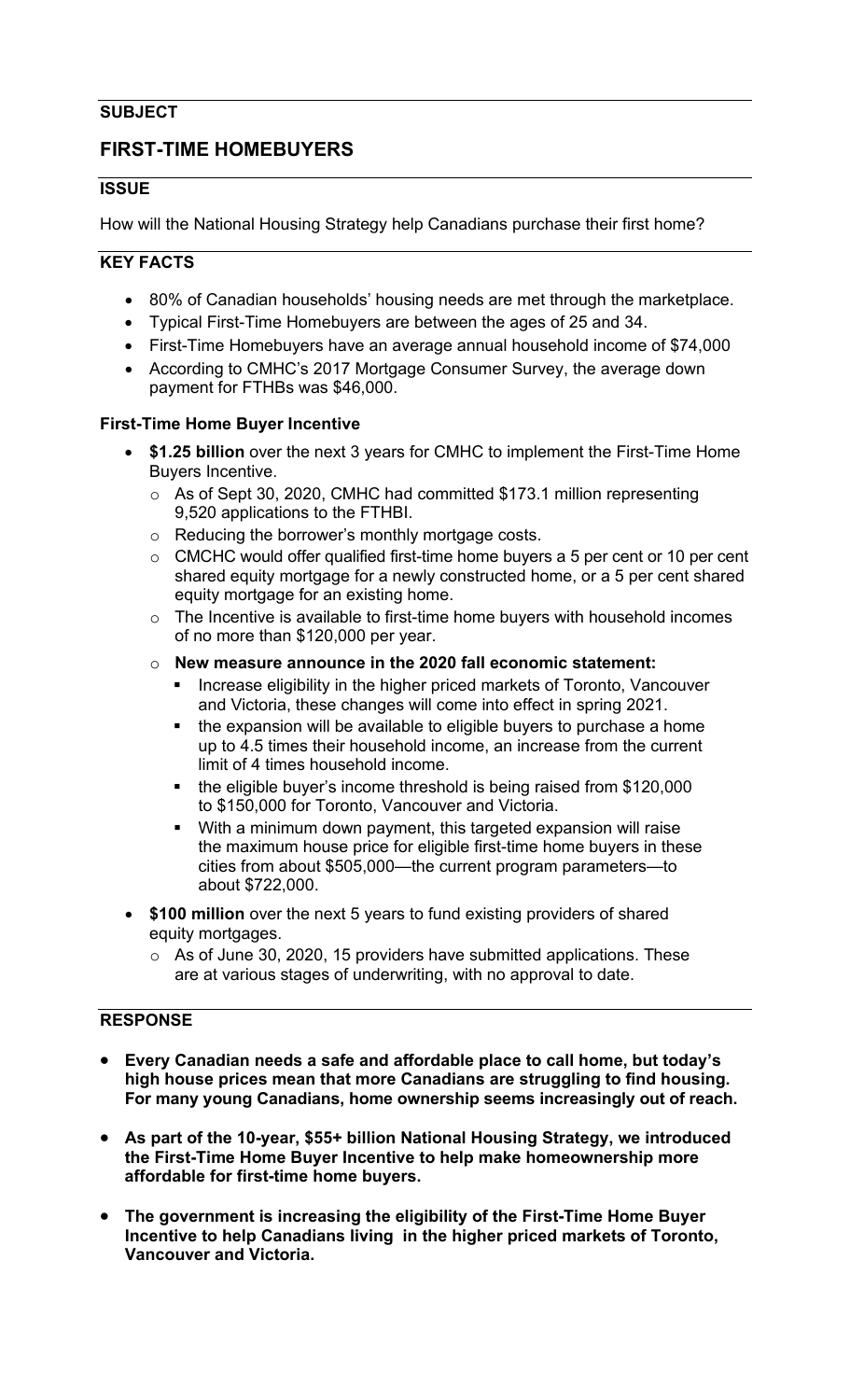- **M. Speaker, this means that with a minimum down payment, this targeted expansion will raise the maximum house price for eligible first-time home buyers in these cities by more than \$200,000 - from about \$505,000—the current program parameters—to about \$722,000.**
- **Our government is helping Canadians by lowering monthly mortgage payments for homebuyers without adding to their financial burdens.**
- **We are expecting that approximately 100,000 families will be able to access the program over its three-year duration.**
- **Launched in September 2019, despite the COVID-19 pandemic, we have approved more than 9,500 applications, representing more than \$173 million as of September 30, 2020. We've seen especially strong uptake on this program in Quebec and Alberta.**
- **Buying a property is often the biggest investment Canadians make. The incentive will allow a 5 per cent or 10 per cent shared equity mortgage for a newly constructed home, or a 5 per cent shared equity mortgage for an existing home.**
- **The Incentive will allow eligible first-time home buyers who have the minimum down payment for an insured mortgage to finance a portion of their home purchase through a shared equity mortgage with Canada Mortgage and Housing Corporation.**
- **At the same time, setting prudent rules ensures long-term market stability and assures Canadians that their investment is stable and secure.**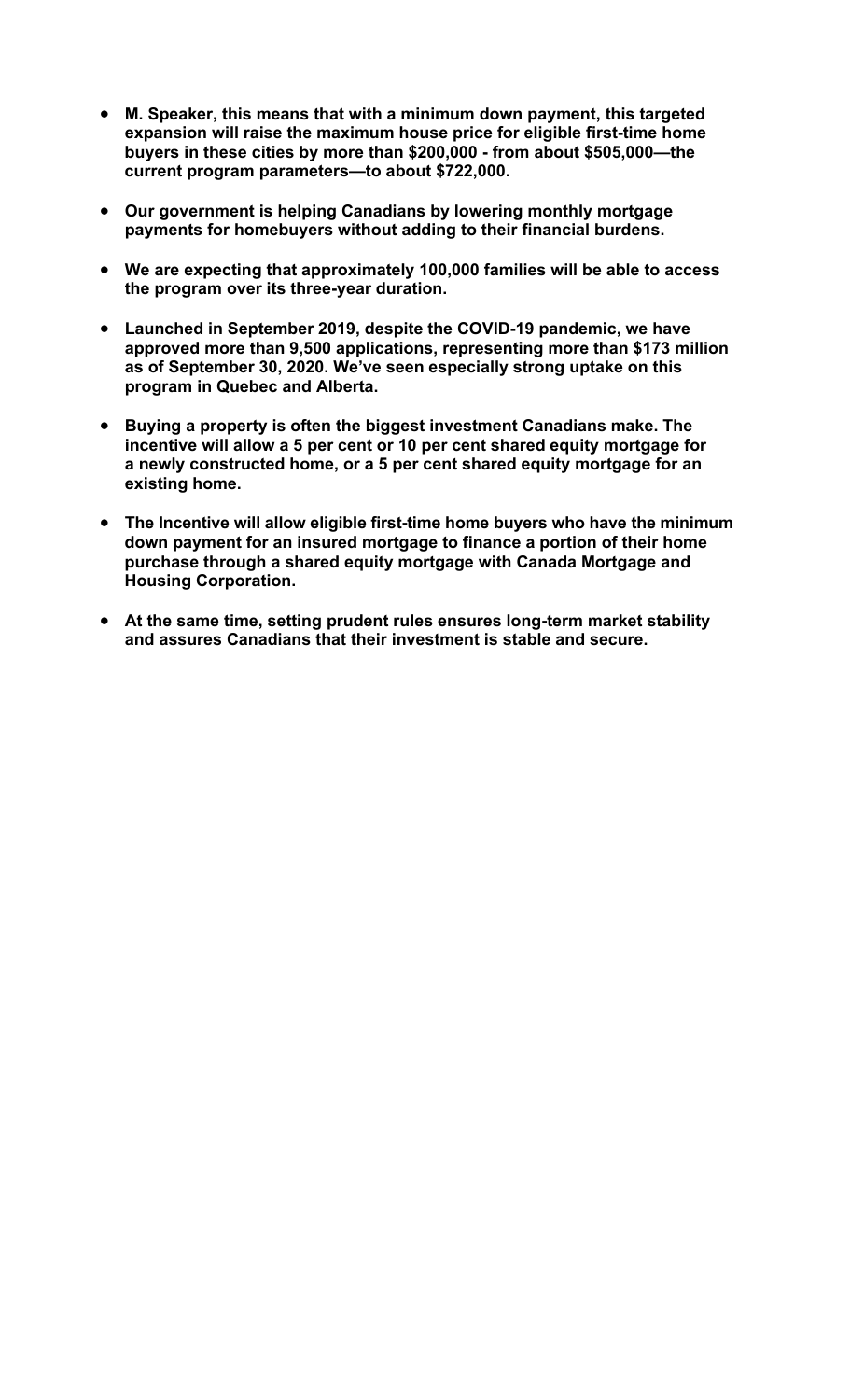### **BACKGROUND**

The housing needs of some 80 per cent of Canadian households are being met through the marketplace, supported by the government through CMHC commercial mortgage loan insurance and securitization activities, as well as guarantees of private mortgage insurers.

Typical First-Time Homebuyers are between the ages of 25 and 34, early in their careers, with average annual household incomes of \$74,000, and limited wealth accumulation.

#### **First-Time Home Buyers Incentive**

The Incentive allow eligible first-time home buyers who have the minimum down payment for an insured mortgage to apply to finance a portion of their home purchase through a shared equity mortgage with Canada Mortgage and Housing Corporation (CMHC) who is acting as program administrator on behalf of the Government of Canada.

Since no ongoing repayments would be required with the Incentive, Canadian families would have lower monthly mortgage payments. For example, if a borrower purchases a new \$500,000 home with a 5 per cent down payment and a 10 percent CMHC shared equity mortgage (\$50,000), the borrower's total mortgage size would be reduced from \$475,000 to \$425,000, reducing the borrower's monthly mortgage costs by as much as \$286 per month. Terms and conditions for the First-Time Home Buyer Incentive can be access on the website of CMHC a[t www.placetocallhome.ca/fthbi](https://www.placetocallhome.ca/fthbi/first-time-homebuyer-incentive?utm_source=vanity&utm_medium=redirect&utm_campaign=fthbi).

CMHC would offer qualified first-time home buyers a 5 per cent or a 10 per cent shared equity mortgage for a newly constructed home, or a 5 per cent shared equity mortgage for an existing home. The larger shared equity mortgage for newly constructed homes could help encourage the supply of new homes needed to address housing shortages in Canada, particularly in our largest cities.

The First-Time Home Buyer Incentive would include eligibility criteria to ensure that the program helps those with legitimate needs while ensuring that participants are able to afford the homes they purchase. The Incentive would be available to first-time home buyers with qualified incomes of no more than \$120,000 per year. At the same time, participants' insured mortgage and the Incentive amount cannot be greater than four times the participants' annual qualifying income.

#### **Expanding the FTHBI announcement from the 2020 Fall Economic Statement:**

The government is expanding the First-Time Home Buyer Incentive to enhance eligibility in the higher priced markets of Toronto, Vancouver and Victoria. This will help to make home ownership more affordable for Canadians who are buying their first home in these cities. To help people in Toronto, Vancouver and Victoria buy a house, the expansion will be available to eligible buyers to purchase a home up to 4.5 times their household income, an increase from the current limit of 4 times household income. Additionally, the eligible buyer's income threshold is being raised from \$120,000 to \$150,000 for Toronto, Vancouver and Victoria. These changes will come into effect in spring 2021. With a minimum down payment, this targeted expansion will raise the maximum house price for eligible first-time home buyers in these cities from about \$505,000—the current program parameters—to about \$722,000.

#### **Impact of the FTHBI:**

We do not expect the FTHBI's inflation effect to be beyond a maximum of 0.2-0.4 per cent.

Limiting house price inflation will keep housing more affordable, more so than some of the other suggested policy and regulatory changes. For example, a reduction of one per cent in the mortgage insurance stress test or an extended amortization limit of 30 years would have added to indebtedness and resulted in house price inflation of five to six times more than this maximum.

Budget 2019 also proposes to increase the Home Buyers' Plan withdrawal limit from \$25,000 to \$35,000, providing first-time home buyers with greater access to their Registered Retirement Savings Plan savings to buy a home.